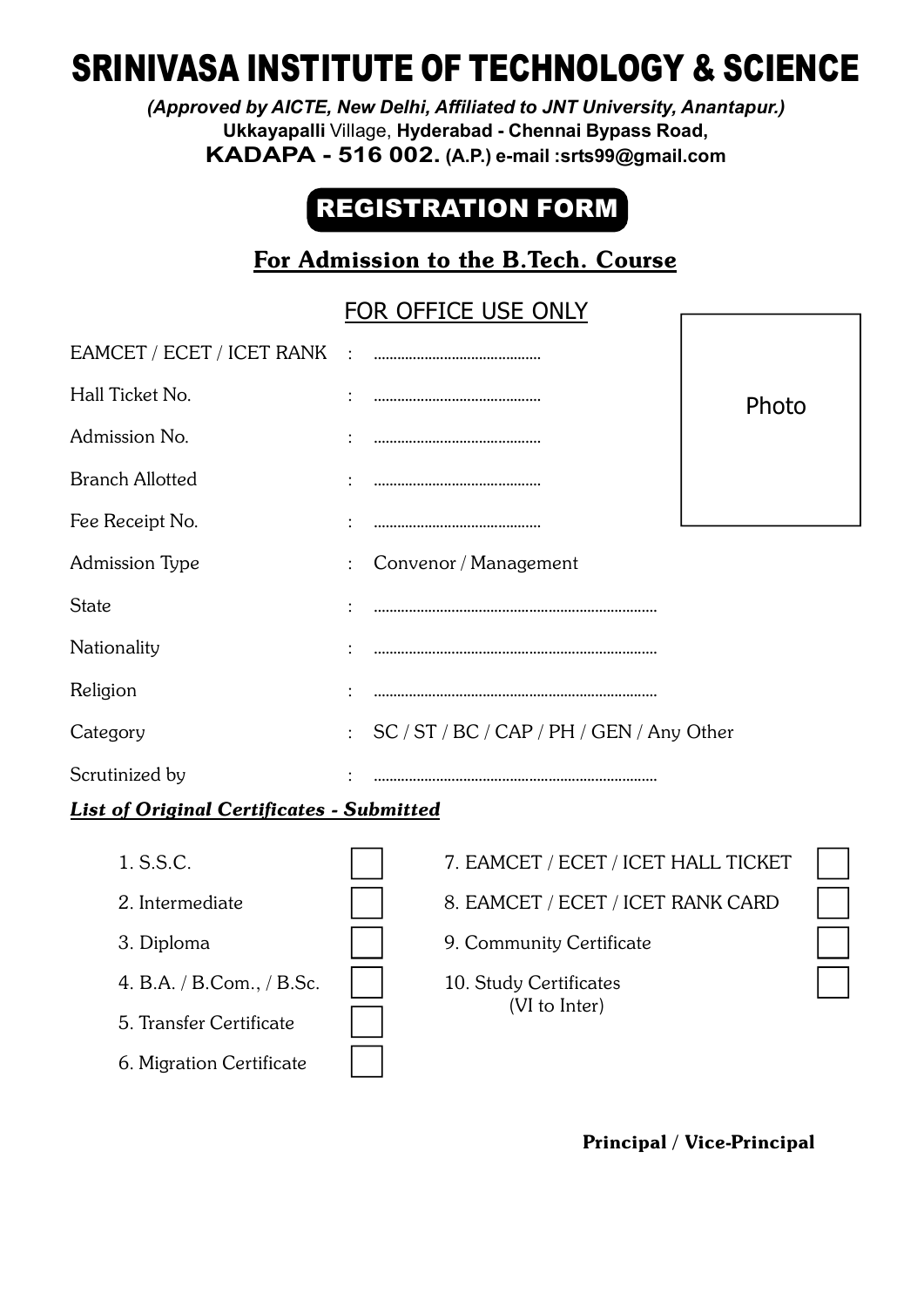### TO BE FILLED BY CANDIDATE

-2-

|         | (as per S.S.C. / Matriculation)          |  |
|---------|------------------------------------------|--|
| 2.      | Father's / Guardian's Name and Address : |  |
|         |                                          |  |
|         |                                          |  |
|         |                                          |  |
|         |                                          |  |
| $3_{-}$ | Mother's Name                            |  |
|         | 4. Blood Group                           |  |
|         | 5. Occupation of Parent / Guardian       |  |
|         | 6. Annual Income                         |  |
|         | 7. Caste                                 |  |

#### Details of Institutions where studied and examinations passed :-

|        |                                                              | Year of | Institution | Board / Univ. | Marks                  | $%$ of | Class |  |
|--------|--------------------------------------------------------------|---------|-------------|---------------|------------------------|--------|-------|--|
|        | Examination                                                  | Passing | Attended    |               | Obtained               | Marks  |       |  |
| S.S.C. |                                                              |         |             |               |                        |        |       |  |
|        | Intermediate $/ +2$                                          |         |             |               |                        |        |       |  |
|        | Diploma                                                      |         |             |               |                        |        |       |  |
|        | Degree                                                       |         |             |               |                        |        |       |  |
| 8.     | Medium of Instruction                                        |         |             |               |                        |        |       |  |
| 9.     | Date of Birth                                                |         |             |               |                        |        |       |  |
| 10.    | <b>Identification of Marks:</b>                              |         |             |               |                        |        |       |  |
|        |                                                              |         |             |               |                        |        |       |  |
| 11.    | a) Details of Scholarship / Concession<br>awarded last year. |         |             |               |                        |        |       |  |
|        | b) If so, sanction order No. & amount<br>sanctioned.         |         |             |               |                        |        |       |  |
| 12.    | Local Guardian (if any)                                      |         |             |               |                        |        |       |  |
|        | With address and Telephone No.                               |         |             |               |                        |        |       |  |
|        |                                                              |         |             |               | Signature of Applicant |        |       |  |

Signature of Applicant Date :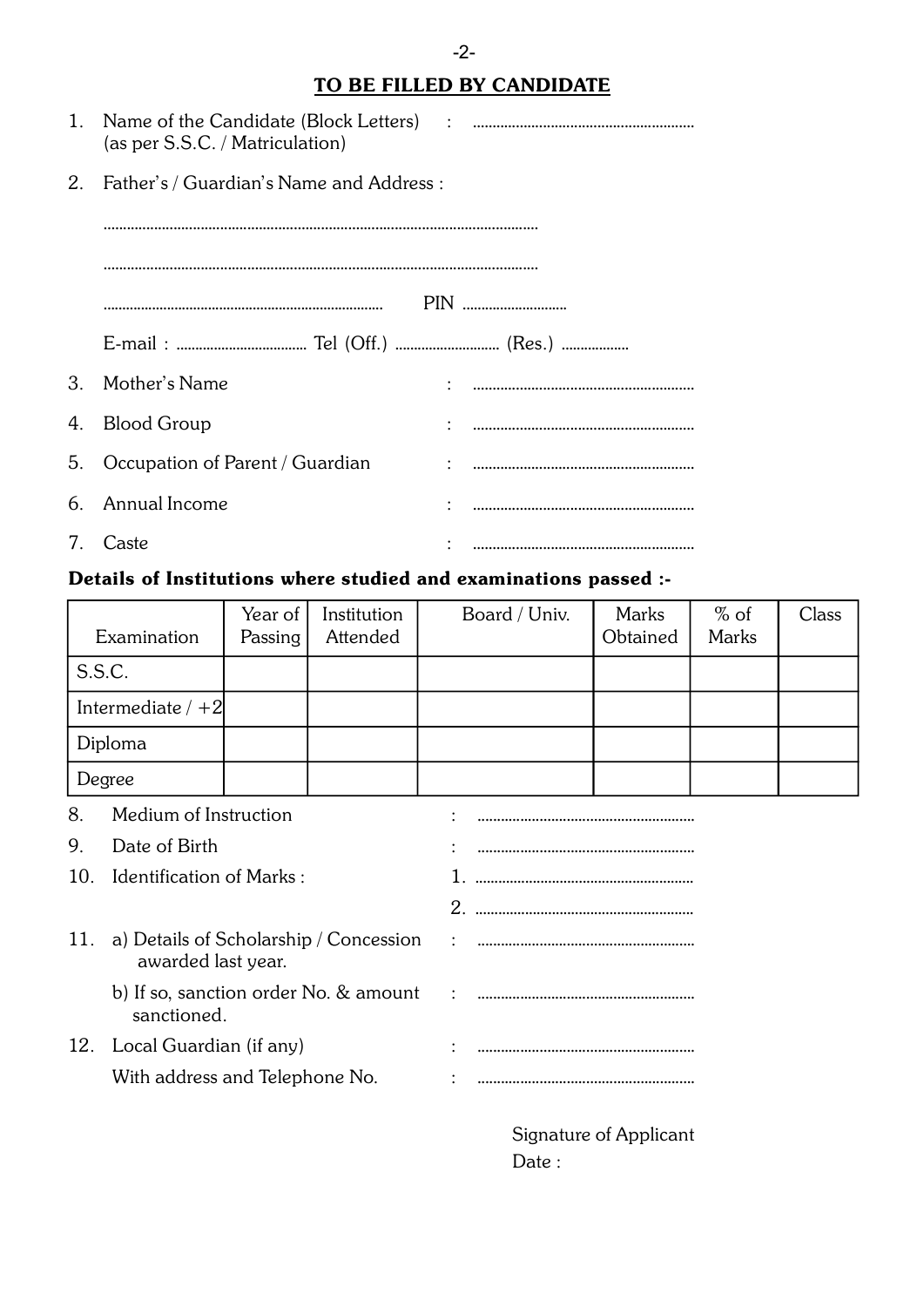#### UNDERTAKINGS TO BE GIVEN BY THE CANDIDATE AND HIS / HER PARENT

(Name of the Candidate)

(Name of the Parent / Guardian)

(Specify the relationship to the candidate)

and fulfill the following conditions.

(Name of the Candidate)

- 1. We will pay the tuition fees and other fees prescribed by the Government of A.P., JNTU, Anantapur and SRTS as per the schedule, well before the last day of payment of fees.
- 2. We will not seek any facility or concession for payment of tuition fee in instalment and will remit the entire tuition fee in the beginning of the academic year, before the last day of payment of fees.
- 3. In case the candidate discontinues his / her studies at SRINIVASA INSTITUTE OF TECHNOLOGY & SCIENCE, Kadapa for whatever reason it may be, we will pay the full amount of the tuition fees that the candidate would have paid, had he/she continued the course upto completion.
- We authorize the SRINIVASA INSTITUTE OF TECHNOLOGY & SCIENCE to  $4<sub>1</sub>$ confiscate all the original certificates submitted, in case we fail to pay the entire tuition fees for the entire course.
- 5. We will not claim for any change of branch during the entire period of study of B. Tech. course at SRINIVASA INSTITUTE OF TECHNOLOGY & SCIENCE, Kadapa except when vacancies arise in the 1st year class due to drop-outs and the candidate becomes eligible for change of branch of the basis of the co-ordinator, EAMCET.

| <b>Signature of Parent / Guardian</b> | <b>Signature of Candidate</b> |
|---------------------------------------|-------------------------------|
| Name:                                 | Name:                         |